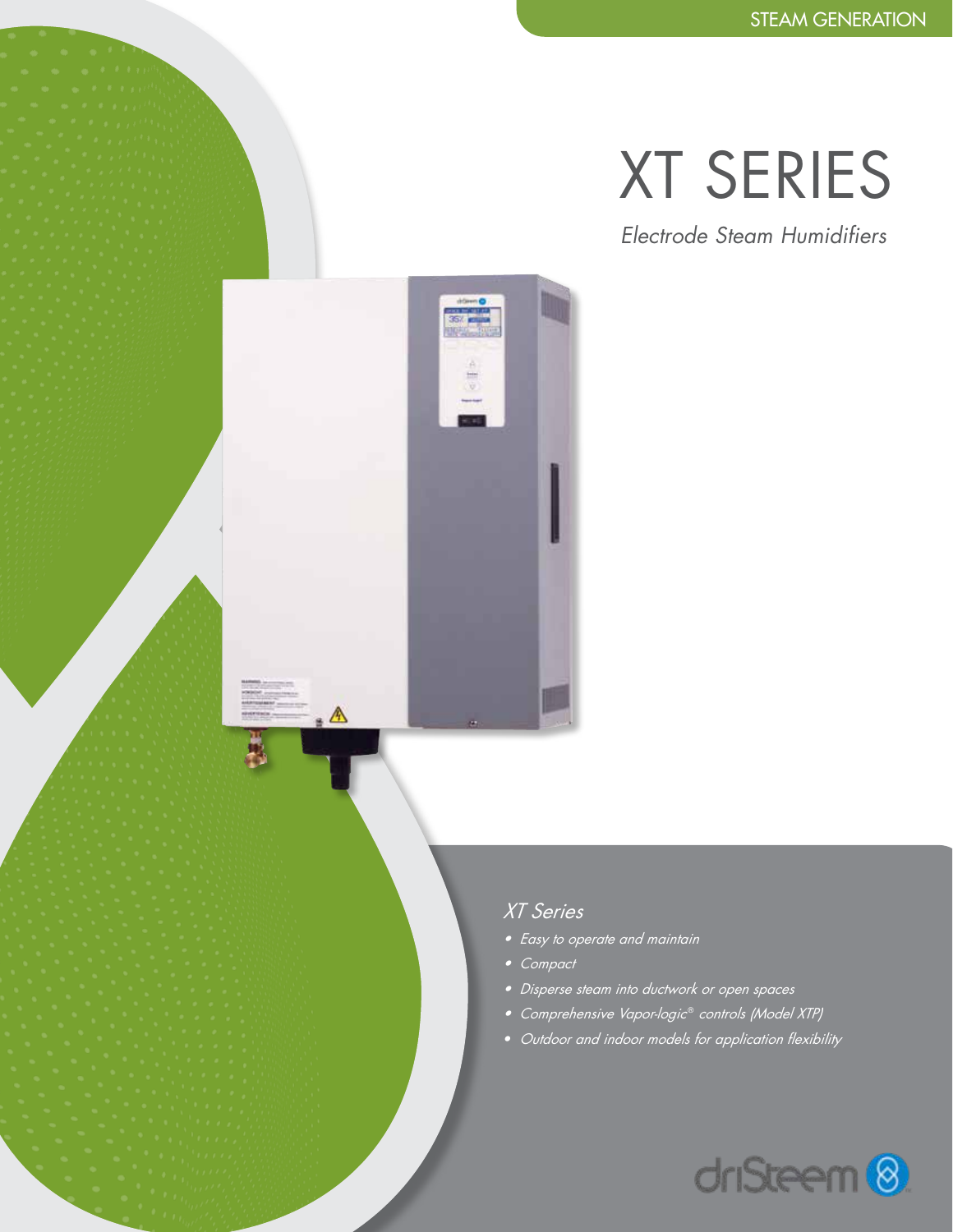# COST-EFFECTIVE STEAM HUMIDIFICATION



Model XTP



#### **XT SERIES ELECTRODE HUMIDIFIERS**

*The XT series electrode humidifier uses heat caused by electrical resistance in conductive fill water to boil the water into steam. Automatic drain and fill cycles keep electrical current within demand parameters, based on water conditions and steam production.* 



#### **XT SERIES FAN PACK OR STEAM BLOWER**

*An optional fan pack or steam blower is available for use in finished spaces. They disperse steam into open spaces and are used when there is not associated air-handling equipment.*

### XT SERIES ELECTRODE STEAM HUMIDIFIER

XT Series electrode steam humidifiers from DriSteem provide humidification for a wide range of buildings, including health care, commercial, industrial, and government facilities. Easy installation and minimal maintenance make XT Series one of the most affordable humidification systems to purchase and install.



## WHY CHOOSE XT SERIES ELECTRODE STEAM HUMIDIFIER

#### **EASY TO MAINTAIN**

No cleaning required. Just replace the affordable steam cylinder when prompted by the controller display.

#### **ADAPTABLE**

- Compact in size to fit into small spaces
- Model XTP capacity range is 5 to 287 lbs/hr (2 to 130 kg/h); Model XTR capacity range is 5 to 11 lbs/hr (2 to 5 kg/h)
- Disperses steam into ductwork or open spaces
- Works with water conductivity from 125 to 1250 μS/cm
- User-selectable drain water tempering, if desired
- Enclosures for virtually any environment. Outdoor or indoor, or factory-HVAC installed.

#### **COMPREHENSIVE CONTROL**

• The Vapor-logic controller is included with the Model XTP and sets the standard for control capabilities in electrode humidifiers.

| Ū |
|---|
|   |
|   |
|   |
|   |

• An easy-to-use standard controller is provided on the Model XTR.

Vapor-logic controller (Model XTP) **Standard** controller (Model XTR)

|                                                                                                                                              | 111111       | <b>INDUCTATIVE</b> |
|----------------------------------------------------------------------------------------------------------------------------------------------|--------------|--------------------|
| Easy-to-use menus for all humidifier functions                                                                                               |              |                    |
| Push-button operation, with LED indicators for operating status and<br>troubleshooting                                                       |              |                    |
| Web interface for Ethernet access to all functions                                                                                           | $\checkmark$ |                    |
| Accurate, responsive RH control with PID tuning for<br>maximum performance                                                                   |              |                    |
| BACnet®, Modbus®, and optional LonTalk® for<br>inter-operability with multiple building automation systems                                   |              |                    |
| Automatic drain and fill events for optimized humidifier performance<br>based on water type                                                  |              |                    |
| Cylinder drains after a user-specified time with no call for humidity to<br>prevent microbial growth                                         |              |                    |
| A USB port is provided for downloading controller data to a PC<br>for viewing and analysis, data backup and restore, and firmware<br>updates |              |                    |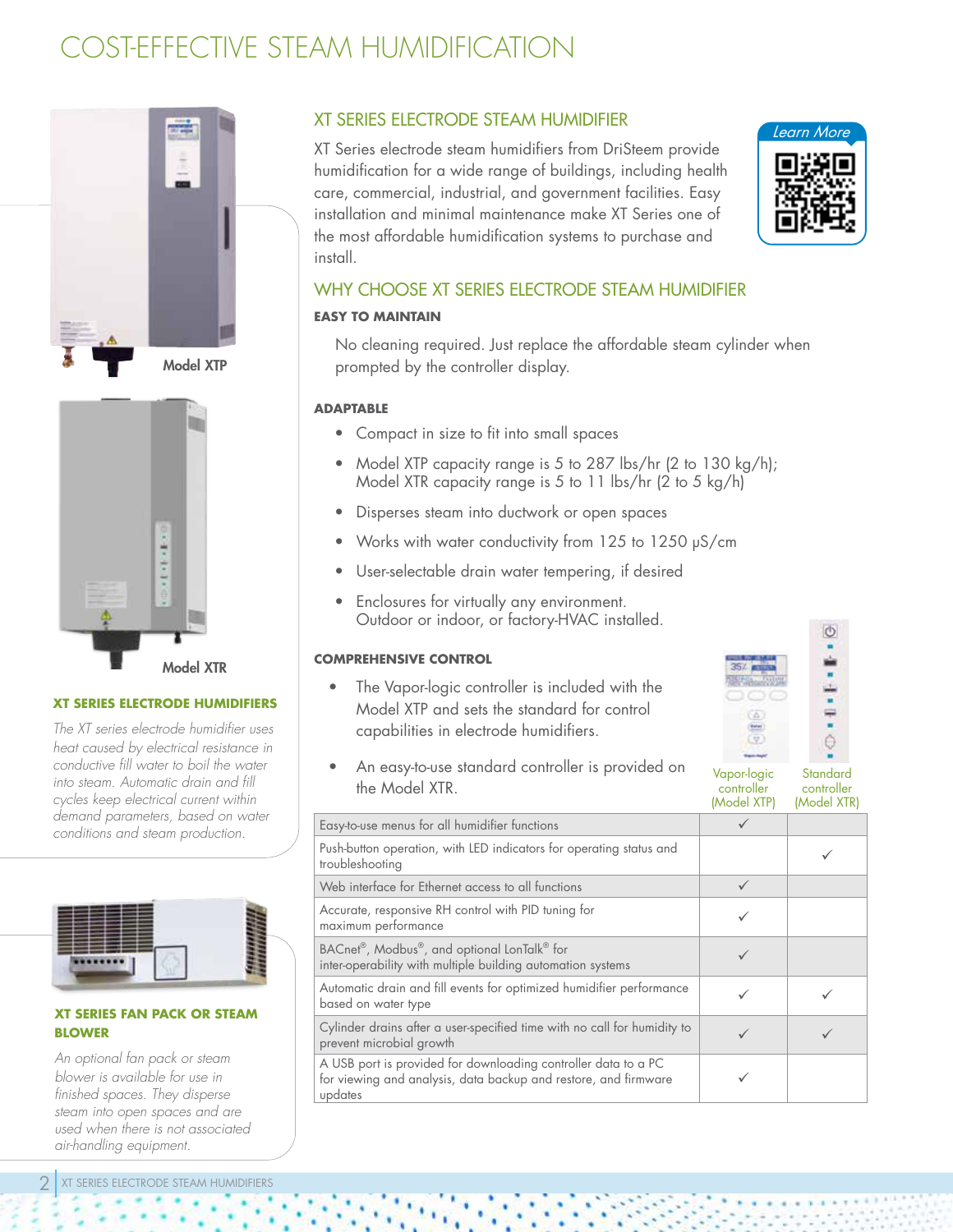# SPECIFICATIONS

| Table 3-1: |  |  |  |
|------------|--|--|--|
|            |  |  |  |
|            |  |  |  |
|            |  |  |  |

| $IQDIE$ $J^T$ :                                                               |                |                        |              |              |              |                      |                           |                   |     |
|-------------------------------------------------------------------------------|----------------|------------------------|--------------|--------------|--------------|----------------------|---------------------------|-------------------|-----|
| Line currents and recommended fusing for XT Series humidifiers <sup>(1)</sup> |                |                        |              |              |              |                      |                           |                   |     |
|                                                                               |                |                        |              |              |              |                      |                           |                   |     |
| Model                                                                         |                | Nominal steam capacity | ${\bf kW}$   | Phase        | <b>Volts</b> | Maximum line current | <b>Recommended fusing</b> | Low conductivity  |     |
| <b>XTP</b>                                                                    | lbs/hr         | kg/h                   |              |              |              | (amps)               | (amps)                    | cylinder option** |     |
|                                                                               |                |                        |              |              | 120          | 17                   | 25                        |                   |     |
| 002<br>5                                                                      |                |                        |              |              | 208          | 10                   | 15                        | yes               |     |
|                                                                               | $\overline{2}$ | 1.7                    | $\mathbf{1}$ | 230          | 8            | 15                   | yes<br>yes                |                   |     |
|                                                                               |                |                        |              | 240          | 8            | 15                   | yes                       |                   |     |
|                                                                               |                |                        |              |              | 208          | 19                   | 25                        | yes               |     |
|                                                                               |                |                        |              | 230          | 17           | 25                   | yes                       |                   |     |
|                                                                               |                |                        |              | -1           | 240          | 17                   | 25                        | yes               |     |
|                                                                               |                |                        |              |              | 277          | 14                   | 20                        | yes               |     |
|                                                                               |                |                        |              |              | 400          | 10                   | 13                        | yes               |     |
|                                                                               | 10             |                        |              |              | 480          | 8                    | 15                        | N/A               |     |
| 003                                                                           |                | 5                      | 3.3          |              | 600          | $\overline{7}$       | 10                        | yes               |     |
|                                                                               |                |                        |              | 3            | 208          | 11                   | 15                        | N/A               |     |
|                                                                               |                |                        |              |              | 240          | 10                   | 15                        | N/A               |     |
|                                                                               |                |                        |              |              | 400          | 6                    | 10                        | yes               |     |
|                                                                               |                |                        |              |              | 480          | 5                    | 10                        | yes               |     |
|                                                                               |                |                        |              |              | 600          | $\overline{4}$       | 10                        | yes               |     |
|                                                                               |                |                        |              |              | 208          | 35                   | 45                        | N/A               |     |
|                                                                               |                |                        |              |              | 230          | 31                   | 40                        | N/A               |     |
|                                                                               |                |                        |              |              | 240          | 30                   | 40                        | N/A               |     |
|                                                                               |                |                        |              | 1            | 277          | 26                   | 35                        | N/A               |     |
|                                                                               |                |                        |              |              | 400          | 18                   | 25                        | yes               |     |
| 006                                                                           | 18             | 8                      | 6.0          |              | 480          | 15                   | 20                        | yes               |     |
|                                                                               |                |                        |              |              | 600          | 12                   | 15                        | yes               |     |
|                                                                               |                |                        |              |              | 208<br>240   | 20<br>17             | 25<br>25                  | N/A               |     |
|                                                                               |                |                        |              | 3            | 400          | 10                   | 13                        | N/A               |     |
|                                                                               |                |                        |              |              | 480          | 9                    | 15                        | yes               |     |
|                                                                               |                |                        |              |              | 600          | $\boldsymbol{7}$     | 10                        | yes<br>yes        |     |
|                                                                               |                |                        |              |              | 208          | 33                   | $45\,$                    | N/A               |     |
|                                                                               |                |                        |              |              | 240          | 29                   | 40                        | N/A               |     |
| 010                                                                           | 30             | 14                     | 10.0         | 3            | 400          | 17                   | 25                        | N/A               |     |
|                                                                               |                |                        |              |              | 480          | 14                   | 20                        | yes               |     |
|                                                                               |                |                        |              |              | 600          | 12                   | 15                        | yes               |     |
|                                                                               |                |                        |              | 208          | 55           | 70                   | yes                       |                   |     |
|                                                                               |                |                        |              |              | 240          | 48                   | 60                        | yes               |     |
| 017                                                                           | 50             | 22                     | 16.5         | 3            | 400          | 29                   | 40                        | yes               |     |
|                                                                               |                |                        |              |              | 480          | 24                   | 35                        | yes               |     |
|                                                                               |                |                        |              |              | 600          | 19                   | 25                        | yes               |     |
|                                                                               |                | 34                     | 25.0         | 3            | 400          | 43                   | 63                        | yes               |     |
| 025                                                                           | 75             |                        |              |              | 480          | 36                   | 50                        | yes               |     |
|                                                                               |                |                        |              |              | 600          | 29                   | 40                        | yes               |     |
| 033<br>100                                                                    |                |                        |              |              | 400          | 58                   | 80                        | yes               |     |
|                                                                               |                | 45                     | 33.3         | 3            | 480          | 48                   | 70                        | yes               |     |
|                                                                               |                |                        |              | 600<br>400   | 39           | 50<br>100            | yes                       |                   |     |
| 042<br>125                                                                    | 57             | 41.7                   | $\mathbf{3}$ | 480          | 72<br>60     | 80                   | yes                       |                   |     |
|                                                                               |                |                        |              | 600          | 48           | 70                   | yes<br>yes                |                   |     |
|                                                                               |                |                        |              |              | 400          | 80                   | 100                       | yes               |     |
| 048<br>143                                                                    | 65             | 47.8                   | 3            | 480          | 69           | 90                   | yes                       |                   |     |
|                                                                               |                |                        |              |              | 600          | 55                   | 70                        | yes               |     |
| 050*                                                                          |                | 150<br>68              | 50.0         | 3            | 400          | $2\times43$          | $2 \times 63$             | yes               |     |
|                                                                               |                |                        |              |              | 480          | $2\times36$          | $2 \times 50$             | yes               |     |
|                                                                               |                |                        |              |              | 600          | $2\times29$          | $2\times40$               | yes               |     |
| 067*                                                                          |                |                        |              |              | 400          | $2\times58$          | $2\times80$               | yes               |     |
|                                                                               | 198            | 90                     | 66.7         | 3            | 480          | $2\times 48$         | $2\times70$               | yes               |     |
|                                                                               |                |                        |              |              | 600          | $2\times39$          | $2\times50$               | yes               |     |
|                                                                               |                | 113                    | 83.3         | 3            | 400          | $2\times72$          | $2 \times 100$            | yes               |     |
| 083*                                                                          | 250            |                        |              |              | 480          | $2\times60$          | $2\times80$               | yes               |     |
|                                                                               |                |                        |              |              | 600          | $2\times 48$         | $2\times70$               | yes               |     |
|                                                                               |                |                        |              |              | 400          | $2 \times 80$        | $2 \times 100$            | yes               |     |
| 096*                                                                          | 287            | 130                    | 95.7         | $\mathbf{3}$ | 480          | $2 \times 69$        | $2\times90$               | yes               |     |
|                                                                               |                |                        |              |              |              | 600                  | $2 \times 55$             | $2 \times 70$     | yes |

ΩQ.

¥ 

¥

ł,

×

 $\overline{\mathcal{C}}$ 

¥

é

ŗ

(1) For units with outdoor enclosure:<br>• If unit is a model XTP002 - XTP-048 without heater package, add 1 amp to "Maximum Line Current".<br>• If unit is a model XTP002 - XTP-048 with heater package, add 5 amps to "Maximum Lin

- 3

G

¥

÷

×

ï and and